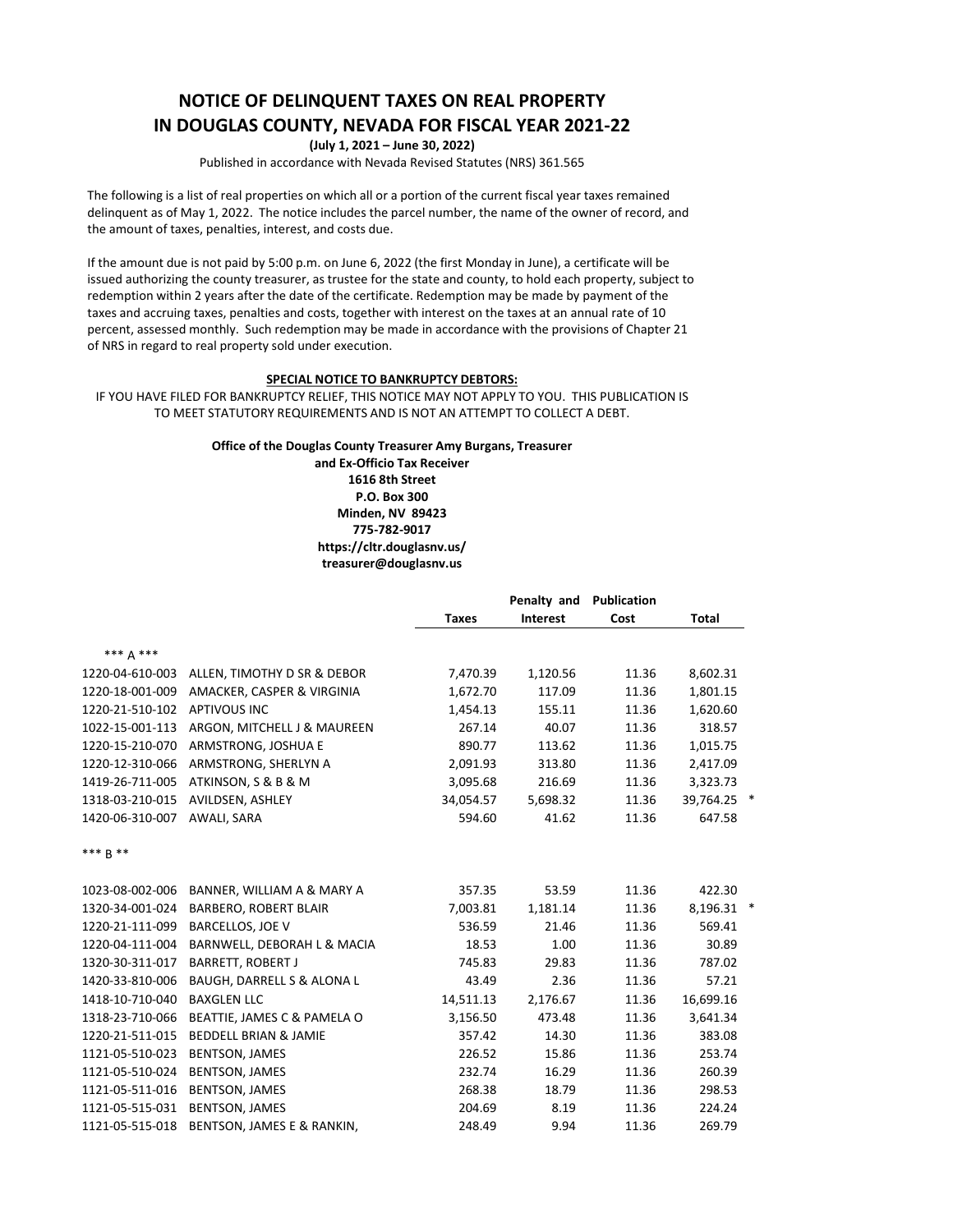| 1220-21-101-006 | <b>BIASE, STEFANO</b>                       | 39.66     | 1.59     | 11.36 | 52.61        |  |
|-----------------|---------------------------------------------|-----------|----------|-------|--------------|--|
| 1220-22-410-206 | BING, TRACY D                               | 1,057.44  | 112.80   | 11.36 | 1,181.60     |  |
| 1022-16-002-031 | <b>BISELLI, ESTHER</b>                      | 177.83    | 7.11     | 11.36 | 196.30       |  |
| 1320-02-001-088 | BLACK, CRAIG M & KATHRINE R                 | 334.53    | 13.38    | 11.36 | 359.27       |  |
| 1221-14-000-001 | <b>BOREK, THOMAS &amp; LAURA TTEE</b>       | 853.68    | 128.06   | 11.36 | 993.10       |  |
| 1220-16-710-095 | <b>BOROWICK, LARRY A &amp; ROBIN C</b>      | 395.53    | 15.82    | 11.36 | 422.71       |  |
| 1220-04-101-035 | <b>BRADFORD PLACE LLC</b>                   | 6,776.98  | 474.39   | 11.36 | 7,262.73     |  |
| 1221-17-000-017 | BREEDEN, JAMES L TRUSTEE                    | 3,840.55  | 987.26   | 11.36 | 4,839.17 *   |  |
| 1022-11-002-010 | BROCKMAN, THOMAS A & MILDRE                 | 372.46    | 39.67    | 11.36 | 423.49 *     |  |
| 1320-29-117-024 | <b>BROUMLEY, CHERYL</b>                     | 1,344.16  | 134.42   | 11.36 | 1,489.94     |  |
| 1318-10-415-061 | <b>BROWN, JUSTIN &amp; SHANAN</b>           | 90.77     | 4.71     | 11.36 | 106.84       |  |
| 1320-32-702-007 | BRUNALD, ROBERT J & CAROL T                 | 1,634.25  | 65.37    | 11.36 | 1,710.98     |  |
| 1319-03-710-034 | <b>BUNN, DANIEL &amp; JENNIFER</b>          | 1,627.18  | 65.09    | 11.36 | 1,703.63     |  |
| 1318-23-810-088 | BUONACCORSI, THOMAS ALAN                    | 2,449.58  | 367.44   | 11.36 | 2,828.38     |  |
| *** C **        |                                             |           |          |       |              |  |
| 1022-08-001-017 | CALDWELL, KIMBERLY DEE                      | 704.86    | 105.73   | 11.36 | 821.95       |  |
| 1220-24-302-033 | CAMERON, DONALD R                           | 2,076.84  | 145.38   | 11.36 | 2,233.58     |  |
| 1121-05-510-028 | CAMERON, LARRY                              | 296.78    | 20.78    | 11.36 | 328.92       |  |
| 1220-16-210-146 | CAPITANICH, NICHOLAS                        | 1,298.50  | 194.78   | 11.36 | 1,504.64     |  |
| 1022-29-410-004 | CARLSON, BRYAN E & CARLENE                  | 1,352.43  | 171.31   | 11.36 | 1,535.10     |  |
| 1121-05-512-011 | CARMAGNOLA, LAURENCE J & AN                 | 211.34    | 8.45     | 11.36 | 231.15       |  |
| 1220-04-514-011 | CARREAU, MARCELLE H TTEE                    | 728.83    | 75.64    | 11.36 | 815.83       |  |
| 1121-05-516-003 | CASE, SPENCER TTEE                          | 451.10    | 31.58    | 11.36 | 494.04       |  |
| 1220-09-310-017 | CHAMBERS, JOYCE A                           | 5,515.65  | 963.86   | 11.36 | 6,490.87 *   |  |
| 1320-30-710-028 | CLAIR, MARY TTEE                            | 14.76     | 0.59     | 11.36 | 26.71        |  |
| 1320-23-002-056 | CLARK, DENNIS P & NANCY B T                 | 1,316.59  | 52.66    | 11.36 | 1,380.61     |  |
| 1419-11-002-010 | <b>CLARK, ROBERT T TTEE</b>                 | 5,362.89  | 804.43   | 11.36 | 6,178.68     |  |
| 1320-26-001-058 | CLASS, ERIC M & LUCERA ROSE                 | 887.70    | 94.69    | 11.36 | 993.75       |  |
| 1022-29-810-006 | CLAUSEN, GREGORY S & K R TT                 | 1,055.24  | 42.21    | 11.36 | 1,108.81     |  |
| 1220-16-401-008 | <b>CLOCK TOWER CENTER LLC</b>               | 17,528.40 | 1,226.99 | 11.36 | 18,766.75    |  |
| 1420-07-411-021 | COLLINS, STEPHANIE ET AL*                   | 1,303.61  | 366.87   | 11.36 | 1,681.84 *   |  |
| 1420-07-310-027 | COMER, GLYNDA SUE                           | 961.52    | 283.35   | 11.36 | $1,256.23$ * |  |
| 1222-00-002-038 | CONNOLLY, KELLY W & LISA L                  | 303.31    | 172.26   | 11.36 | 486.93 *     |  |
| 1021-00-001-061 | CORMACK, ROBERT B & ALZORA                  | 19.64     | 54.68    | 11.36 | 85.68 *      |  |
| 1418-10-501-007 | COVERLEY, S & VATHAYANON, J                 | 2,144.02  | 85.76    | 11.36 | 2,241.14     |  |
|                 | 1320-33-719-031 COVEY, MICHAEL & CELESTE    | 2,924.43  | 438.67   | 11.36 | 3,374.46     |  |
|                 | 1419-12-511-017 COX, KENNETH L & MAVIS E ET | 2,785.54  | 728.74   | 11.36 | 3,525.64 *   |  |
|                 | 1220-15-210-061 CRAWFORD, THOMAS E & TAMARA | 530.60    | 74.29    | 11.36 | 616.25       |  |
|                 | 1220-11-001-025 CREATIVE HOMES INV GRP LLC  | 1,529.89  | 229.49   | 11.36 | 1,770.74     |  |
|                 | 1419-12-511-022 CROKE, MICHAEL & JENNIFER L | 671.18    | 26.85    | 11.36 | 709.39       |  |
| *** D **        |                                             |           |          |       |              |  |
|                 | 1420-07-817-034 DALE, ZANE ANDREW & CONNIE  | 668.92    | 46.83    | 11.36 | 727.11       |  |
|                 | 1419-27-002-002 DASCOLI, VINCENT P          | 78.65     | 3.14     | 11.36 | 93.15        |  |
|                 | 1220-16-113-003 DEARTH, BEVERLY J TRUSTEE   | 726.36    | 29.05    | 11.36 | 766.77       |  |
|                 | 1318-23-218-014 DEFERRARI, EDUARDO GASTON E | 19.88     | 0.80     | 11.36 | 32.04        |  |
| 1220-22-310-021 | DEL PRETE, D & BLAGG, L TTE                 | 1,272.67  | 190.91   | 11.36 | 1,474.94     |  |
| 1420-07-112-006 | DELEEUW, PATRICK & MARIA                    | 5,800.41  | 1,611.98 | 11.36 | 7,423.75 *   |  |
| 1420-07-117-004 | DELEEUW, PATRICK & MARIA                    | 4,063.35  | 609.49   | 11.36 | 4,684.20     |  |
| 1318-10-313-022 | DELSIGNORE, AARON                           | 2,723.36  | 408.50   | 11.36 | 3,143.22     |  |
| 1420-33-501-014 | DENSON, GEORGE M & CATHERIN                 | 5,851.85  | 1,482.63 | 11.36 | 7,345.84 *   |  |
| 1318-10-415-018 | DEVENPORT, DENNIS & MELODE                  | 1,518.06  | 161.92   | 11.36 | 1,691.34     |  |
| 1222-00-002-039 | DEXTER, DANIEL G & KATHLEEN                 | 123.26    | 78.67    | 11.36 | 213.29 *     |  |
| 1319-19-212-053 | DIEHL, CHARLES B & KERRY K                  | 548.28    | 38.38    | 11.36 | 598.02       |  |
| 1022-10-002-074 | DIETZE, BARBARA                             | 216.08    | 8.64     | 11.36 | 236.08       |  |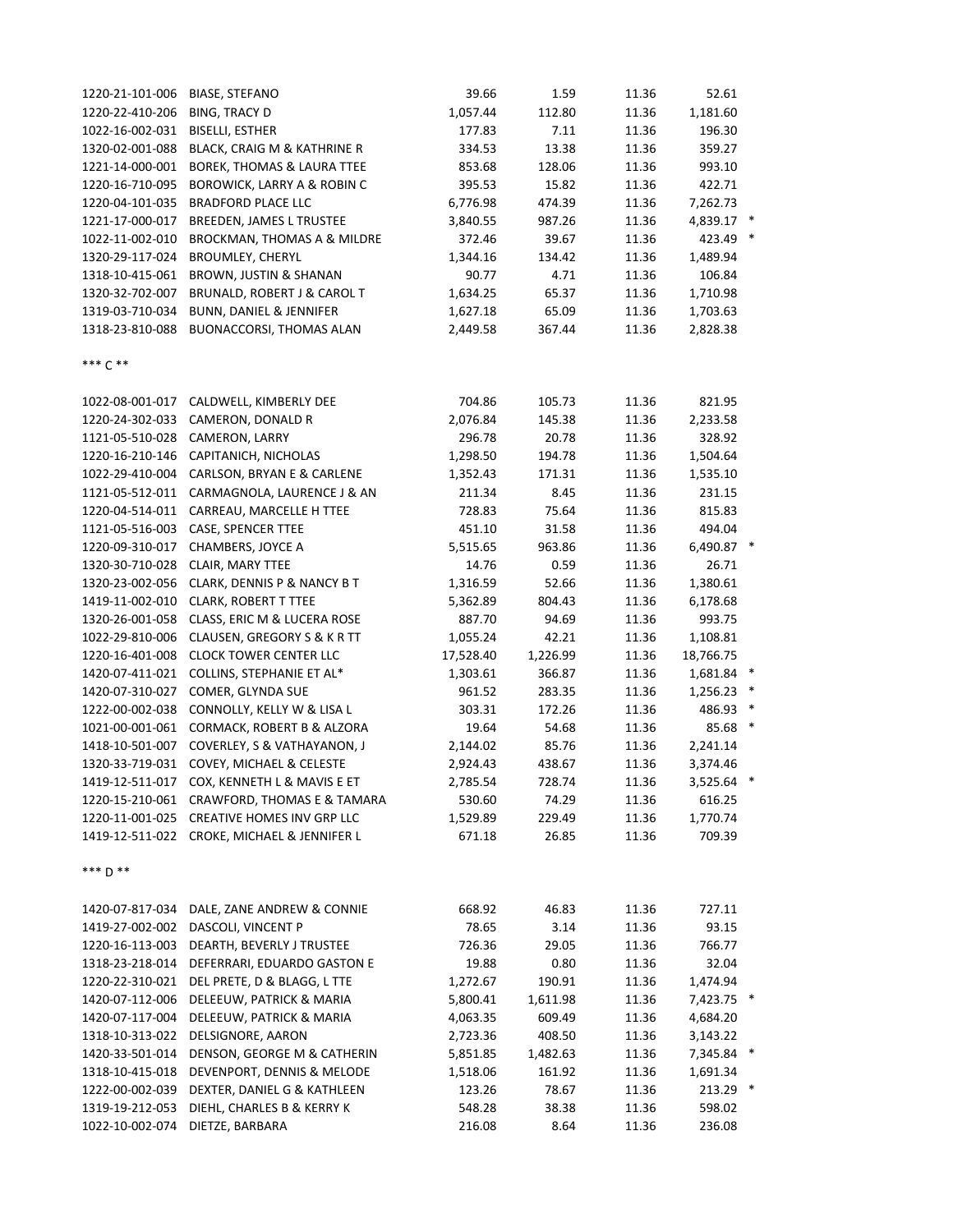| 1022-09-002-001                  | DINES, KENNETH EARL                         | 196.99   | 7.88   | 11.36 | 216.23     |  |
|----------------------------------|---------------------------------------------|----------|--------|-------|------------|--|
| 1121-00-001-007                  | DODGE, HARRY & HUTCHINSON,                  | 100.45   | 15.06  | 11.36 | 126.87     |  |
| 1419-09-001-023                  | DOLAN, ROBERT JR & LAURA F                  | 3,014.76 | 211.04 | 11.36 | 3,237.16   |  |
| 1420-07-610-022                  | DOMINGUEZ, CHRISTINE SUCC T                 | 1,922.09 | 288.31 | 11.36 | 2,221.76   |  |
| 1419-04-002-033                  | DOWNEY, CHRIS A & LAURIE D                  | 58.58    | 2.34   | 11.36 | 72.28      |  |
| 1319-30-625-002                  | DRINKHOUSE, SALLY ADAMS                     | 1,225.88 | 85.81  | 11.36 | 1,323.05   |  |
| 1022-09-002-002                  | DUCKETT, JOHN W & JEAN B TT                 | 825.35   | 123.79 | 11.36 | 960.50     |  |
| 1420-28-310-024                  | DUDLEY, MARK E & KATHRYN M                  | 1,007.85 | 66.20  | 11.36 | 1,085.41   |  |
| 1318-23-310-022                  | DUHON, GORDON J TTEE                        | 480.93   | 19.24  | 11.36 | 511.53     |  |
| 1420-07-817-033                  | DUNTON, JOHN R & JOYCE EVEL                 | 637.36   | 95.60  | 11.36 | 744.32     |  |
|                                  |                                             |          |        |       |            |  |
| *** E **                         |                                             |          |        |       |            |  |
|                                  |                                             |          |        |       |            |  |
|                                  | 1320-32-120-011 ECKERMAN, CELESTE M TTEE    | 3,843.00 | 993.24 | 11.36 | 4,847.60 * |  |
| 1420-07-817-043 ELK, LELA JENICE |                                             | 1,540.05 | 335.66 | 11.36 | 1,887.07 * |  |
|                                  | 1420-07-617-026 ELLIS, CAREY E & BECKIE C T | 1,201.71 | 230.95 | 11.36 | 1,444.02 * |  |
|                                  | 1219-04-002-004 EQUITY TRUST COMPANY CUSTOD | 14.50    | 0.57   | 11.36 | 26.43      |  |
|                                  | 1219-04-002-005 EQUITY TRUST COMPANY CUSTOD | 14.50    | 0.57   | 11.36 | 26.43      |  |
|                                  | 1220-16-112-002 EVANS, MICHAEL D & JILL C   | 43.00    | 1.71   | 11.36 | 56.07      |  |
|                                  | 1318-23-812-022 EWING, CHRISTOPHER W        | 685.07   | 27.40  | 11.36 | 723.83     |  |
|                                  |                                             |          |        |       |            |  |
| *** F **                         |                                             |          |        |       |            |  |
|                                  |                                             |          |        |       |            |  |
| 1022-29-811-006 FALZONE, JOHN    |                                             | 657.30   | 69.88  | 11.36 | 738.54     |  |
|                                  |                                             |          |        |       | 374.79     |  |
| 1022-29-811-007 FALZONE, JOHN    |                                             | 328.50   | 34.93  | 11.36 |            |  |
| 1022-29-811-008                  | FALZONE, JOHN                               | 98.59    | 10.48  | 11.36 | 120.43     |  |
| 1022-29-811-009                  | FALZONE, JOHN                               | 525.59   | 55.88  | 11.36 | 592.83     |  |
| 1022-29-811-010                  | FALZONE, JOHN                               | 439.74   | 46.74  | 11.36 | 497.84     |  |
| 1022-29-811-012 FALZONE, JOHN    |                                             | 1,896.50 | 201.62 | 11.36 | 2,109.48   |  |
|                                  | 1319-30-716-002 FARNSWORTH, DEVIN & HOLLY E | 489.01   | 19.56  | 11.36 | 519.93     |  |
| 1420-18-510-025                  | FASTENAU, DANIEL A                          | 643.60   | 25.74  | 11.36 | 680.70     |  |
| 1320-08-410-015                  | FENCL, JAN & CYNTHIA                        | 946.75   | 142.01 | 11.36 | 1,100.12   |  |
| 1220-22-210-178                  | FERGUSON, DAVID R TTEE                      | 280.63   | 11.23  | 11.36 | 303.22     |  |
|                                  | 1320-30-713-015 FERRARO, PATRICIA L & FREDE | 998.08   | 69.86  | 11.36 | 1,079.30   |  |
| 1022-16-001-089                  | FIELDS, JUSTIN C                            | 363.85   | 55.61  | 11.36 | 430.82     |  |
|                                  | 1420-26-301-022 FINSETH, D & S J & J L      | 380.58   | 15.22  | 11.36 | 407.16     |  |
|                                  | 1320-30-714-012 FIRMAN, DIXIE M TTEE        | 6,964.82 | 890.44 | 11.36 | 7,866.62   |  |
|                                  | 1420-34-710-007 FISH, GEORGE R & BARBARA    | 808.32   | 56.59  | 11.36 | 876.27     |  |
|                                  | 1121-36-000-008 FLAMM, JOSEPH & SHARI       | 2,575.13 | 612.19 | 11.36 | 3,198.68 * |  |
|                                  | 1219-03-001-072 FOLKER, BRUCE C TTEE        | 653.19   | 26.13  | 11.36 | 690.68     |  |
| 1420-08-218-009                  | FRANKWICH, DOUGLAS M TTEE                   | 2,403.70 | 360.56 | 11.36 | 2,775.62   |  |
| 1318-09-810-079                  | <b>FREEL HOUSE LLC</b>                      | 579.29   | 23.17  | 11.36 | 613.82     |  |
|                                  | 1418-15-110-012 FULSTONE, HAYDEN TTEE       | 370.90   | 37.09  | 11.36 | 419.35     |  |
|                                  |                                             |          |        |       |            |  |
| *** $G$ **                       |                                             |          |        |       |            |  |
|                                  |                                             |          |        |       |            |  |
| 1220-04-111-023                  | GABELMAN, JEFF & TERRI FANC                 | 152.25   | 6.09   | 11.36 | 169.70     |  |
| 1022-09-002-034                  | GAGHAGEN, SUSETTE                           | 805.12   | 120.77 | 11.36 | 937.25     |  |
| 1022-09-002-054                  | GARCIA, ELIZABETH & LAWRENC                 | 397.34   | 27.82  | 11.36 | 436.52     |  |
| 1022-15-001-053                  | GARCIA, ELIZABETH & LAWRENC                 | 451.10   | 31.58  | 11.36 | 494.04     |  |
| 1318-26-101-005                  | <b>GARDNER ENTERPRISES LLC</b>              | 2,091.52 | 83.66  | 11.36 | 2,186.54   |  |
| 1220-04-610-006                  | <b>GARDNERVILLE INVESTMENT GRO</b>          | 171.08   | 6.84   | 11.36 | 189.28     |  |
| 1419-26-412-009                  | GENOA LAKES RESORT HOMEOWNE                 | 95.42    | 87.84  | 11.36 | 194.62 *   |  |
| 1220-15-410-026                  | GIBSON, SANDRA KAY                          | 1,390.93 | 208.64 | 11.36 | 1,610.93   |  |
| 1420-07-214-024                  | <b>GOINS, SANDRA J TTEE</b>                 | 1,574.14 | 110.19 | 11.36 | 1,695.69   |  |
| 1220-24-401-011                  | GOLDBERG, DAN & SUZANNE TRA                 | 631.25   | 32.58  | 11.36 | 675.19 *   |  |
| 1420-34-501-031                  | GRAHAM, LOREN & KATI G TTEE                 | 235.00   | 16.45  | 11.36 | 262.81     |  |
| 1121-05-511-007                  | <b>GRIDER, GARRETT &amp; KATHRYN</b>        | 26.29    | 2.62   | 11.36 | 40.27      |  |
|                                  |                                             |          |        |       |            |  |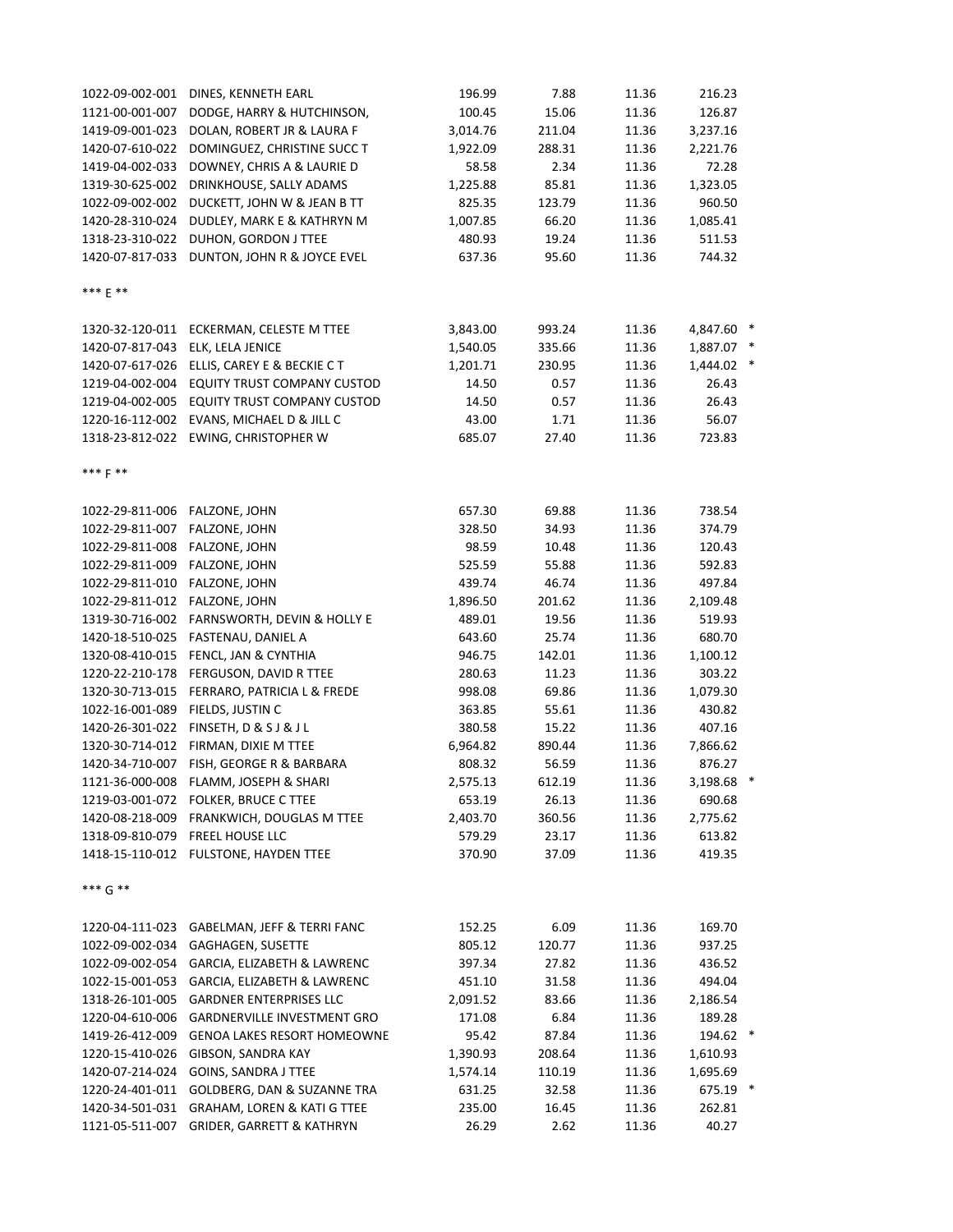| 1220-02-001-001               | <b>GSF DEVELOPMENT CO</b>                   | 1,057.52 | 158.64   | 11.36 | 1,227.52   |   |
|-------------------------------|---------------------------------------------|----------|----------|-------|------------|---|
| 1418-34-211-011               | <b>GUPTA, KARUNESH &amp; ARIKA TTE</b>      | 1,642.85 | 65.71    | 11.36 | 1,719.92   |   |
|                               | 1318-22-002-051 GURNER, JOHN & MICHELLE     | 730.06   | 51.10    | 11.36 | 792.52     |   |
|                               | 1320-32-111-051 GUZY, JOHN & CATE           | 63.34    | 2.53     | 11.36 | 77.23      |   |
| *** H **                      |                                             |          |          |       |            |   |
| 1220-09-701-002               | HAASE, SUSAN A TRUSTEE                      | 960.04   | 38.40    | 11.36 | 1,009.80   |   |
| 1022-15-001-101               | HACKNEY, GEROLYN                            | 73.54    | 20.58    | 11.36 | 105.48     |   |
| 1220-28-510-017               | HAMILTON, STEPHEN & CANDY E                 | 1,591.39 | 238.71   | 11.36 | 1,841.46   |   |
| 1420-27-810-006               | HARVEY, JAMES                               | 1,789.26 | 268.39   | 11.36 | 2,069.01   |   |
| 1319-04-002-002               | HAUTEKEET, M & GELDERMAN, R                 | 1,506.97 | 226.04   | 11.36 | 1,744.37   |   |
| 1319-04-002-003               | HAUTEKEET, M & GELDERMAN, R                 | 3,376.68 | 506.51   | 11.36 | 3,894.55   |   |
| 1022-16-001-043               | HEATH, REGINA                               | 590.43   | 88.57    | 11.36 | 690.36     |   |
| 1320-32-116-010               | HEDENSTROM, B & TOWNSEND, G                 | 2,265.63 | 339.84   | 11.36 | 2,616.83   |   |
| 1320-05-001-004               | HEER, JESSE & LIGHT, ZUZANA                 | 373.89   | 14.96    | 11.36 | 400.21     |   |
| 1220-21-111-111               | HEIDT, GINNIE                               | 7,409.65 | 1,586.59 | 11.36 | 9,007.60 * |   |
| 1320-29-612-004               | HEIDT, GINNIE                               | 969.26   | 38.77    | 11.36 | 1,019.39   |   |
| 1022-16-002-015               | HENDRIX, DANA                               | 551.01   | 58.78    | 11.36 | 621.15     |   |
| 1022-10-001-004               | HENDRIX, DANA & WALTER, T M                 | 120.04   | 4.80     | 11.36 | 136.20     |   |
| 1419-00-001-017               | HIGGINS, KELLEY GENE TTEE E                 | 553.80   | 151.68   | 11.36 | 716.84     | × |
| 1420-08-210-028               | HINNANT, DESMOND I                          | 2,383.97 | 357.60   | 11.36 | 2,752.93   |   |
| 1319-30-628-005               | HO, ANGELA & RUHLIN, CHARLE                 | 457.72   | 32.04    | 11.36 | 501.12     |   |
| 1420-07-411-010               | HOBSON, CALVIN A & JENNIFER                 | 452.45   | 67.86    | 11.36 | 531.67     |   |
| 1320-34-002-046               | HOLLY, DANNY W & SUSAN L                    | 1,883.92 | 282.59   | 11.36 | 2,177.87   |   |
| 1318-23-610-020               | HOLT, MICHAEL J & ANNETTE M                 | 3,584.47 | 537.67   | 11.36 | 4,133.50   |   |
| 1321-32-002-037               | HONNOLL, ALICIA R & CRAIG E                 | 778.96   | 54.53    | 11.36 | 844.85     |   |
| 1319-19-111-008               | HOOVER, SCOTT J & ALEXANDRA                 | 9,125.61 | 1,368.84 | 11.36 | 10,505.81  |   |
| 1320-29-212-037               | HOSKINS, BARBARA A & TYLER                  | 1,428.06 | 99.96    | 11.36 | 1,539.38   |   |
| 1219-14-002-005               | HOSTETLER, R & SETTLES, S                   | 1,205.56 | 84.39    | 11.36 | 1,301.31   |   |
| 1420-18-110-003               | HULL, WARREN T & MERNA L TT                 | 23.15    | 0.93     | 11.36 | 35.44      |   |
| 1319-19-212-077               | HUNT, JEFFREY J                             | 781.48   | 122.03   | 11.36 | 914.87     |   |
| ***   **                      |                                             |          |          |       |            |   |
|                               |                                             |          |          |       |            |   |
|                               | 1319-18-210-004 IDSO, BARBARA & JEFFREY     | 42.08    | 1.68     | 11.36 | 55.12      |   |
| 1318-03-212-020               | ILIC, DARKO & NEDELJKOVIC,                  | 1,885.57 | 75.42    | 11.36 | 1,972.35   |   |
|                               | 1220-22-210-072 INGRAM, DEAN A & KATHLEEN C | 322.85   | 12.91    | 11.36 | 347.12     |   |
| 1022-10-001-052 INSELL, APALO |                                             | 1,767.54 | 265.14   | 11.36 | 2,044.04   |   |
| ***   **                      |                                             |          |          |       |            |   |
|                               | 1220-15-210-020 JACOBS, STEPHANIE CELYNN    | 798.54   | 55.90    | 11.36 | 865.80     |   |
| 1022-09-002-025               | JACOBSEN, ROBERT & RUBY ET                  | 213.08   | 14.91    | 11.36 | 239.35     |   |
| 1318-23-213-026               | JENNINGS, CHRISTOPHER & ROX                 | 25.87    | 1.34     | 11.36 | 38.57      |   |
| 1220-04-101-034               | JHR HOLDINGS LLC SERIES D                   | 4,076.84 | 611.53   | 11.36 | 4,699.73   |   |
| 1022-15-001-067               | JOHNSON, CHARLES & REBECCA                  | 2,112.77 | 715.18   | 11.36 | 2,839.31   |   |
| 1022-07-002-017               | JOHNSON, J M & M J TTEE ET                  | 96.16    | 3.84     | 11.36 | 111.36     |   |
| 1320-33-219-001               | JOHNSON, KARA & DICKSON, KA                 | 2,491.65 | 373.75   | 11.36 | 2,876.76   |   |
| 1022-14-001-012               | JOHNSON, LEONARD CONRAD TRU                 | 714.84   | 76.25    | 11.36 | 802.45     |   |
| 1220-04-115-004               | JOHNSON, MICHAEL K & LISA B                 | 3,102.49 | 1,030.79 | 11.36 | 4,144.64   |   |
| 1219-04-002-021               | JONES, ANDREW L                             | 4,385.74 | 307.00   | 11.36 | 4,704.10   |   |
| 1220-24-401-019               | JONES, MAX L SURVIVING TRUS                 | 196.83   | 7.87     | 11.36 | 216.06     |   |
| 1022-09-001-069               | JONES, THOMAS & SANDRA                      | 1,805.59 | 270.84   | 11.36 | 2,087.79   |   |
| 1220-15-310-010               | JUDGE, EVERETT H JR & DIXIE                 | 424.27   | 16.97    | 11.36 | 452.60     |   |
| 1220-15-310-011               | JUDGE, EVERETT H JR & DIXIE                 | 478.73   | 19.15    | 11.36 | 509.24     |   |
|                               |                                             |          |          |       |            |   |

\*\*\* K \*\*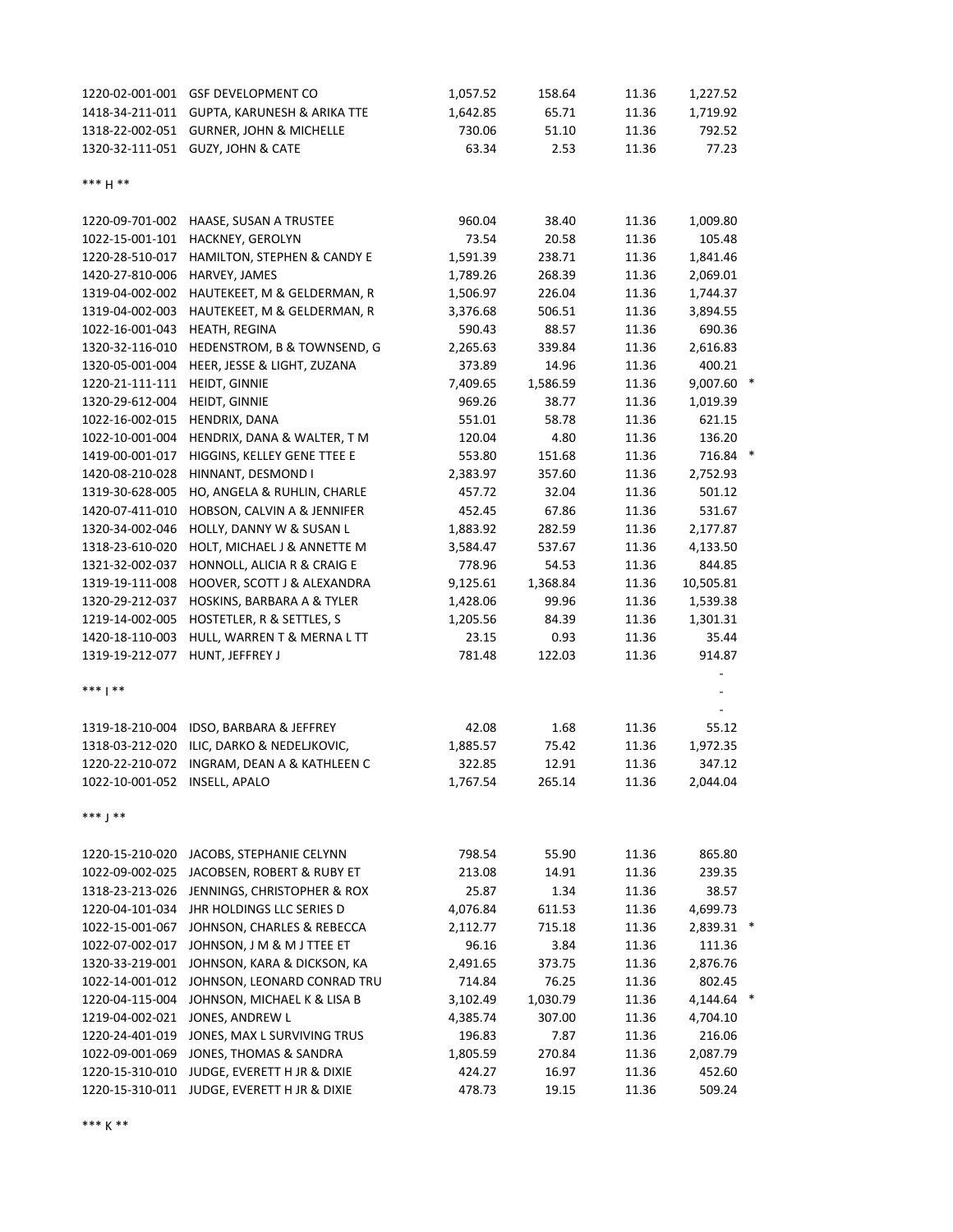| 1022-13-001-024 | KALTENEKKER, PETER                          | 71.78     | 12.92    | 11.36 | 96.06        |   |
|-----------------|---------------------------------------------|-----------|----------|-------|--------------|---|
| 1318-15-714-020 | KAMM, IRIS                                  | 1,065.77  | 159.86   | 11.36 | 1,236.99     |   |
| 1022-09-001-059 | KEENAN, ANTHONY PAUL ET AL                  | 936.98    | 296.99   | 11.36 | $1,245.33$ * |   |
| 1418-27-601-007 | KEENEY, VANCE DOUGLAS                       | 677.25    | 38.34    | 11.36 | 726.95       |   |
| 1022-14-001-009 | <b>KELLY, ROBERT</b>                        | 562.34    | 84.35    | 11.36 | 658.05       |   |
| 1418-34-601-010 | KELLY, WILLIAM F & PAMELA T                 | 11,894.67 | 1,268.77 | 11.36 | 13,174.80    |   |
| 1319-19-810-013 | KEMBERLING, PATRICIA                        | 27.64     | 1.11     | 11.36 | 40.11        |   |
| 1318-23-211-004 | KENNEDY, CAMPBELL                           | 67.32     | 2.69     | 11.36 | 81.37        |   |
| 1420-00-002-012 | KEYSTONE PROPERTY MGMT LLC                  | 632.82    | 261.77   | 11.36 | 905.95       | × |
| 1320-33-816-052 | KLIEWER, KIMBROUGH                          | 75.49     | 7.54     | 11.36 | 94.39        |   |
| 1318-10-410-003 | KLOTSCH, FREDERICK TTEE                     | 2,058.11  | 141.71   | 11.36 | 2,211.18     |   |
| 1219-22-002-006 | KNIGHT, PAUL M TTEE                         | 1,060.42  | 74.23    | 11.36 | 1,146.01     |   |
| 1319-18-413-014 | KOENIGAN, ALEKSANDER                        | 1,530.26  | 107.12   | 11.36 | 1,648.74     |   |
| 1220-16-210-104 | KROLL-BUEHRING, TERRY S                     | 914.18    | 87.78    | 11.36 | 1,013.32     |   |
| 1220-22-310-173 | KURTIN, BERT & DEBORAH B TT                 | 410.92    | 16.44    | 11.36 | 438.72       |   |
|                 |                                             |           |          |       |              |   |
| ***   **        |                                             |           |          |       |              |   |
|                 | 1320-35-002-031 LABASS, GARY J TTEE         | 3,900.16  | 273.01   | 11.36 | 4,184.53     |   |
|                 | 1318-03-210-024 LARSEN, KENDALL SCOTT & K J | 32,882.74 | 4,932.41 | 11.36 | 37,826.51    |   |
|                 | 1219-15-001-060 LAUGHLIN, KEVIN J & MICHELE | 4,004.25  | 600.64   | 11.36 | 4,616.25     |   |
| 1420-34-111-009 | LAWRIE, WILLIAM & RUSSO, S                  | 578.05    | 23.12    | 11.36 | 612.53       |   |
| 1022-05-000-006 | LAWSON, MARY ANN                            | 203.66    | 8.15     | 11.36 | 223.17       |   |
| 1022-16-001-030 | LAWSON, MARY ANN                            | 166.11    | 6.64     | 11.36 | 184.11       |   |
| 1318-03-212-034 | LEEPER, MICHAEL & BRONWYN T                 | 3,179.59  | 127.18   | 11.36 | 3,318.13     |   |
| 1220-30-001-011 | LEISING, AARON N & JESSICA                  | 5,200.17  | 780.02   | 11.36 | 5,991.55     |   |
| 1220-16-411-003 | LITTLE, ERIKA & WILLIAM BRA                 | 21.57     | 0.86     | 11.36 | 33.79        |   |
| 1221-04-001-011 | LITTLE, WILLIAM BRADY & ERI                 | 24.96     | 0.99     | 11.36 | 37.31        |   |
| 1022-16-001-050 | LONGNECKER, PAUL H & RITA M                 | 28.16     | 1.13     | 11.36 | 40.65        |   |
| 1319-30-613-001 | LONGO, LUCRETIA CELESTE                     | 364.03    | 14.56    | 11.36 | 389.95       |   |
| 1420-35-411-008 | LONON, MICHAEL E & TINA                     | 1,118.23  | 44.73    | 11.36 | 1,174.32     |   |
| 1022-15-001-129 | LOVELL, JIM L & KATHERN L                   | 311.01    | 33.18    | 11.36 | 355.55       |   |
| 1318-25-111-026 | LUCE, BETH M                                | 499.97    | 20.00    | 11.36 | 531.33       |   |
| 1220-24-810-003 | LUCINIAN, JEFF                              | 516.59    | 20.66    | 11.36 | 548.61       |   |
| 1320-33-312-025 | LYNCH, WILL R                               | 2,136.68  | 320.51   | 11.36 | 2,468.55     |   |
|                 | 1420-05-101-005 LYTLE, KURT G & AUDREE      | 2,368.72  | 355.31   | 11.36 | 2,735.39     |   |
| *** M **        |                                             |           |          |       |              |   |
|                 |                                             |           |          |       |              |   |
| 1320-34-002-045 | MACKEN, PHILIP A                            | 2,415.22  | 124.33   | 11.36 | 2,550.91     |   |
| 1319-19-212-076 | MALIES, KORALEE TRUSTEE                     | 743.35    | 116.30   | 11.36 | 871.01       |   |
| 1318-23-212-026 | MAO, HSUEH LI                               | 4,261.73  | 1,095.30 | 11.36 | 5,368.39     |   |
| 1219-14-002-078 | MARCUM, LLOYD H & LISA M TT                 | 4,863.21  | 518.74   | 11.36 | 5,393.31     |   |
| 1420-08-210-020 | MARISCAL, ESTELA Z                          | 482.02    | 48.19    | 11.36 | 541.57       |   |
| 1022-16-001-086 | MARSH, CATHERINE V                          | 193.36    | 7.73     | 11.36 | 212.45       |   |
| 1420-30-001-008 | MARSON, SAMUEL                              | 11,167.90 | 1,675.19 | 11.36 | 12,854.45    |   |
| 1420-07-113-003 | MARTINEZ, JOHN Y                            | 575.69    | 56.29    | 11.36 | 643.34       |   |
| 1121-05-516-027 | MARTINEZ, RICK & CRYSTAL                    | 2,661.30  | 545.77   | 11.36 | 3,218.43 *   |   |
| 1320-34-002-049 | MATTEUCCI, MICHAEL                          | 5,974.72  | 418.23   | 11.36 | 6,404.31     |   |
| 1419-09-001-017 | MAYER, ELDON III & TINA TTE                 | 8,540.69  | 1,281.11 | 11.36 | 9,833.16     |   |
| 1219-02-000-004 | MCCALL, MARY ANNE                           | 24.78     | 0.99     | 11.36 | 37.13        |   |
| 1220-21-810-155 | MCCORMICK, AARON P                          | 690.36    | 48.33    | 11.36 | 750.05       |   |
| 1319-19-720-021 | MCKENNA, WILLIAM BLAISE                     | 2,728.88  | 628.04   | 11.36 | 3,368.28 *   |   |
| 1320-27-002-038 | MCKINNEY, MATTHEW R & RIKA                  | 7,197.11  | 1,079.57 | 11.36 | 8,288.04     |   |
| 1419-04-002-044 | MEADOR, DAIVD B & MARGIE A                  | 13,568.06 | 3,362.08 | 11.36 | 16,941.50    |   |
| 1318-23-410-047 | MERHAUT, COOPER CHEYNE                      | 213.83    | 11.74    | 11.36 | 236.93       |   |
| 1022-09-001-107 | MEYERS, PAUL G                              | 300.77    | 12.03    | 11.36 | 324.16       |   |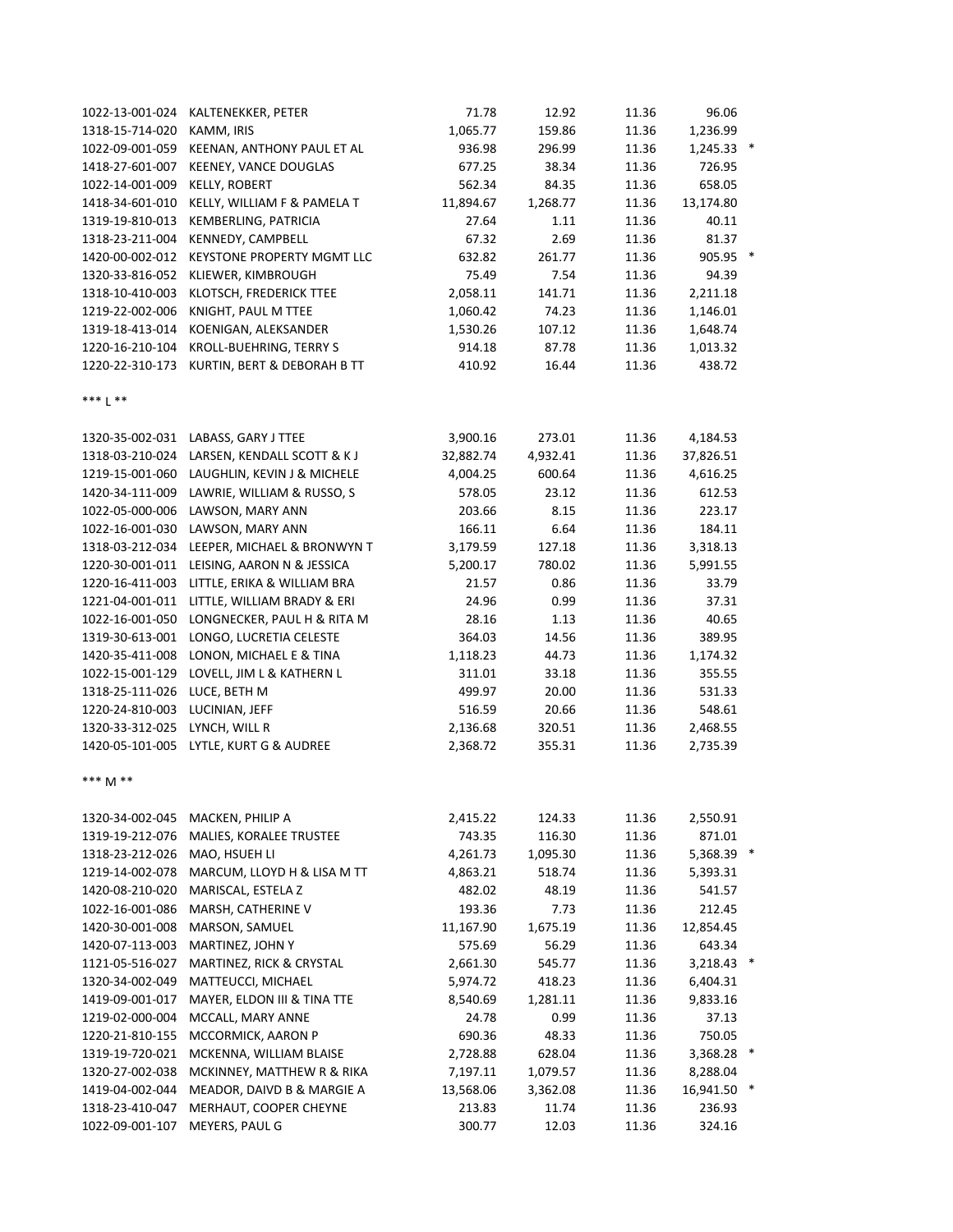| 1220-04-111-003 | MICHEALS, JANET M                           | 601.99   | 90.30    | 11.36 | 703.65       |  |
|-----------------|---------------------------------------------|----------|----------|-------|--------------|--|
| 1420-29-711-007 | MICHEALS, JANET M                           | 3,174.12 | 476.12   | 11.36 | 3,661.60     |  |
| 1121-35-001-003 | MIKULACO, BRYAN                             | 1,062.74 | 266.17   | 11.36 | 1,340.27 *   |  |
| 1419-11-002-024 | MILLIM, DAVID A                             | 4,547.73 | 485.09   | 11.36 | 5,044.18     |  |
| 1220-21-610-124 | MISIPEKA, KELEMETE & WANETT                 | 211.02   | 14.77    | 11.36 | 237.15       |  |
| 1022-16-002-002 | MITCHELL, JUDITH A                          | 761.92   | 114.29   | 11.36 | 887.57       |  |
| 1220-17-710-001 | MOLNAR, KATHLEEN SHANTY TTE                 | 1,981.84 | 253.38   | 11.36 | 2,246.58     |  |
| 1220-15-410-058 | MONGE, BRUCE                                | 1,163.41 | 174.51   | 11.36 | 1,349.28     |  |
| 1222-00-002-037 | MONGE, BRUCE                                | 100.45   | 15.06    | 11.36 | 126.87       |  |
| 1320-29-201-008 | MONGE, BRUCE                                | 1,601.18 | 240.17   | 11.36 | 1,852.71     |  |
| 1022-10-001-035 | MORRIS, PEGGY HARRIS TTEE                   | 475.88   | 33.31    | 11.36 | 520.55       |  |
| 1318-10-317-004 | MOSHKOVICH, SOLOMON                         | 4,158.38 | 291.09   | 11.36 | 4,460.83     |  |
| 1121-05-512-007 | MOYER, DOUGLAS W & MARGO A                  | 8.39     | 0.34     | 11.36 | 20.09        |  |
| 1318-10-310-043 | MUNOZ, MARY ESTHER                          | 1,274.96 | 191.24   | 11.36 | 1,477.56     |  |
| 1318-16-810-030 | MUNSON, JOHN & CAROL TTEE E                 | 943.90   | 37.76    | 11.36 | 993.02       |  |
| 1022-15-001-059 | MURPHY, JOHN TIMOTHY TTEE                   | 5.65     | 0.23     | 11.36 | 17.24        |  |
| 1420-07-715-020 | MURRAY, DOROTHY JOAN & LLOY                 | 573.48   | 22.94    | 11.36 | 607.78       |  |
| *** N **        |                                             |          |          |       |              |  |
| 1420-33-611-007 | NAPIER, SHERRY                              | 3,292.22 | 747.59   | 11.36 | 4,051.17 *   |  |
| 1220-21-710-006 | NATALI, DINO TRUSTEE                        | 1,724.68 | 258.71   | 11.36 | 1,994.75     |  |
| 1022-16-002-034 | NEWMAN, JAMES & ROSE MARIE                  | 802.42   | 244.51   | 11.36 | 1,058.29 *   |  |
| 1022-15-001-018 | NIGRA, JOHN VINCENT & NICOL                 | 713.52   | 107.04   | 11.36 | 831.92       |  |
| 1318-23-210-011 | NIKBEH, FARA                                | 2,749.44 | 412.41   | 11.36 | 3,173.21     |  |
| *** 0 **        |                                             |          |          |       |              |  |
| 1022-15-001-068 | OGLESBY, RON                                | 616.43   | 92.47    | 11.36 | 720.26       |  |
| 1022-09-002-071 | OSBORN, STEPHEN                             | 382.82   | 57.43    | 11.36 | 451.61       |  |
|                 | 1318-26-501-005 OTOOLE, MARTIN A & JOANNA K | 119.18   | 4.77     | 11.36 | 135.31       |  |
| *** p **        |                                             |          |          |       |              |  |
|                 | 1420-07-310-042 PANIAGUA, JUAN & BRENDA     | 895.09   | 267.14   | 11.36 | 1,173.59 *   |  |
| 1221-05-001-011 | PARKER, LEONARD K & JANET S                 | 411.05   | 16.44    | 11.36 | 438.85       |  |
| 1420-07-617-040 | PARSON, FRED & FERRARO, P*                  | 545.70   | 38.20    | 11.36 | 595.26       |  |
| 1320-35-001-028 | PARSONS, CRAIG L & ANNETTE                  | 4,363.71 | 465.46   | 11.36 | 4,840.53     |  |
|                 | 1121-00-001-009 PATTERSON, DEBORAH A & FLOY | 150.67   | 22.61    | 11.36 | 184.64       |  |
|                 | 1022-09-001-084 PAVLICEK, ANTONIN           | 783.72   | 117.56   | 11.36 | 912.64       |  |
| 1320-30-612-001 | PEGRAM, MICHAEL EDWARD TTEE                 | 53.21    | 2.12     | 11.36 | 66.69        |  |
| 1022-15-001-116 | PERRY, JUANITA TTEE                         | 1,640.93 | 450.32   | 11.36 | $2,102.61$ * |  |
| 1318-16-710-003 | PETERS, RAYMOND R & NANCY M                 | 7,543.98 | 528.08   | 11.36 | 8,083.42     |  |
| 1220-04-515-029 | PETTENGER, H & HUBER, H                     | 1,221.67 | 183.26   | 11.36 | 1,416.29     |  |
| 1220-24-601-062 | PHELAN, M C & LESSARD, D ET                 | 483.94   | 19.36    | 11.36 | 514.66       |  |
| 1320-29-111-016 | PHILLIPS, CATHERINE                         | 5,369.10 | 1,425.99 | 11.36 | 6,806.45 *   |  |
| 1318-03-111-006 | PIRAMOON, ABE & MAUREEN TRU                 | 81.01    | 3.24     | 11.36 | 95.61        |  |
| 1318-23-211-003 | PITTLEMAN, JULIAN ROSS                      | 1,287.90 | 90.16    | 11.36 | 1,389.42     |  |
| 1022-09-001-085 | POMEROY, JACKIE LEE & CAROL                 | 524.95   | 78.74    | 11.36 | 615.05       |  |
| 1420-07-411-018 | PORTER, JENNIFER                            | 505.55   | 194.38   | 11.36 | 711.29 *     |  |
| 1320-05-001-054 | PRECISION STREET HOLDINGS L                 | 4,927.40 | 197.10   | 11.36 | 5,135.86     |  |
| 1219-12-002-008 | PROUTY, WAYNE M & CASSANDRA                 | 538.00   | 80.70    | 11.36 | 630.06       |  |
| *** $0$ **      |                                             |          |          |       |              |  |
|                 | 1319-30-627-011 QUENZER, PETER D ET AL      | 575.04   | 40.25    | 11.36 | 626.65       |  |

\*\*\* R \*\*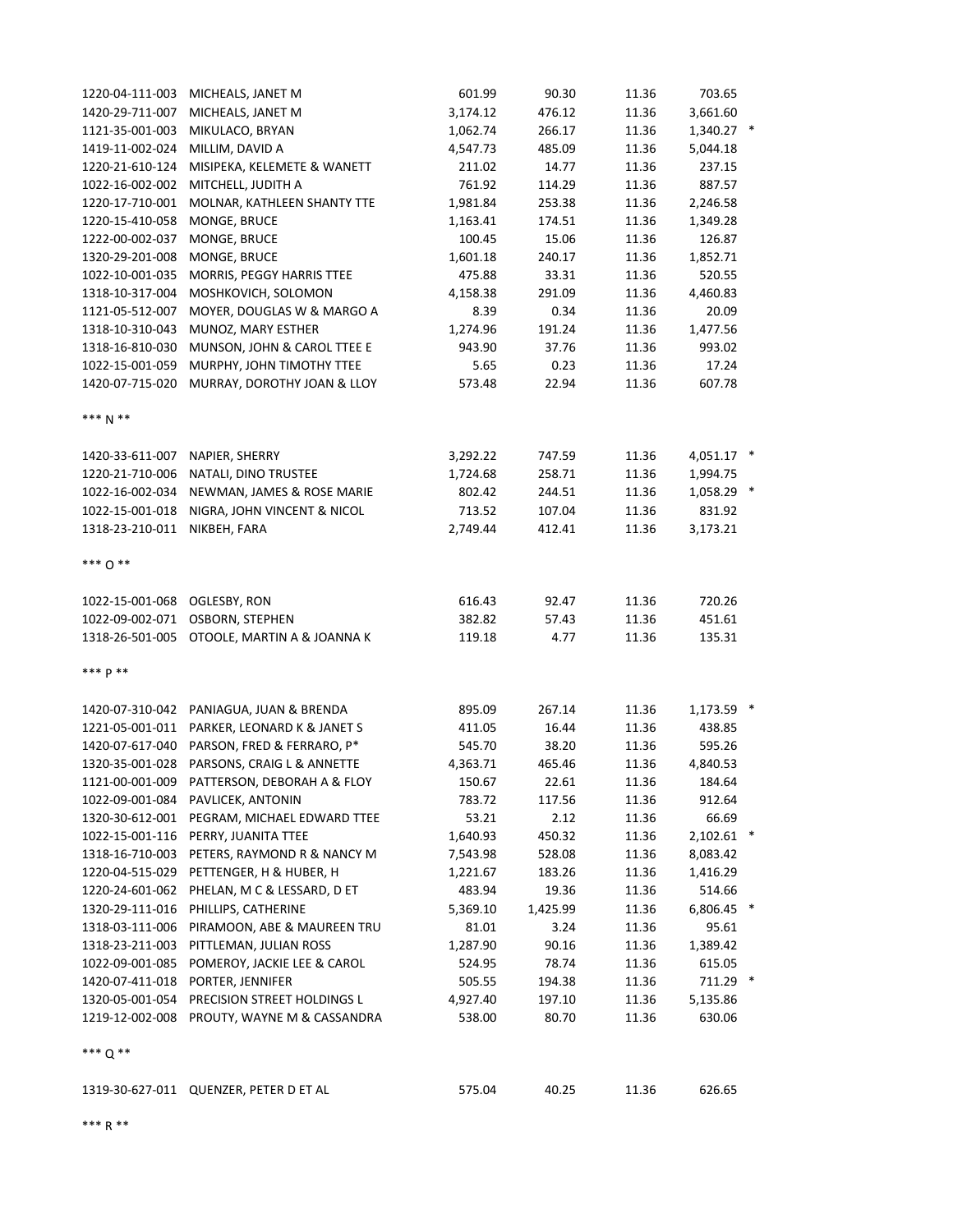| 1420-34-710-010               | RAGLAND, MICHAEL THOMAS                     | 3,242.17             | 840.95   | 11.36 | 4,094.48 *  |  |
|-------------------------------|---------------------------------------------|----------------------|----------|-------|-------------|--|
| 1022-10-002-039               | RAUBER, NICK & JULIE                        | 1,944.33             | 523.41   | 11.36 | 2,479.10 *  |  |
| 1022-08-001-003               | REES, THOMAS J                              | 215.90               | 11.12    | 11.36 | 238.38      |  |
| 1022-15-002-004               | REEVE, RALPH A JR                           | 1,248.37             | 353.57   | 11.36 | 1,613.30 *  |  |
| 1320-33-716-046               | REMENDER, JOEL & KAREN                      | 27.61                | 1.10     | 11.36 | 40.07       |  |
| 1220-16-610-012               | RHINEHART, CHEYNEY                          | 1,039.28             | 132.86   | 11.36 | 1,183.50    |  |
| 1418-34-211-043               | RILA INVESTING INC                          | 1,427.65             | 57.11    | 11.36 | 1,496.12    |  |
| 1220-15-610-026               | ROBESON, JAMES C                            | 952.74               | 101.62   | 11.36 | 1,065.72    |  |
| 1420-07-411-041               | ROBINSON, RHONDA                            | 61.36                | 2.45     | 11.36 | 75.17       |  |
| 1420-30-002-015               | ROCK ISLAND CORPORATION                     | 3,577.24             | 536.59   | 11.36 | 4,125.19    |  |
| 1420-31-000-023               | ROCK ISLAND CORPORATION                     | 8,100.35             | 1,215.05 | 11.36 | 9,326.76    |  |
| 1420-31-000-024               | ROCK ISLAND CORPORATION                     | 1,416.77             | 212.51   | 11.36 | 1,640.64    |  |
| 1121-00-001-030               | ROEHRIG, JAMES RICHARD JR                   | 115.56               | 84.78    | 11.36 | 211.70 *    |  |
| 1420-27-810-009               | ROKOSKIE, GREGORY P                         | 1,392.90             | 139.30   | 11.36 | 1,543.56    |  |
| 1320-30-813-004               | ROLLINS, ALEXANDER PATRICK                  | 447.32               | 17.89    | 11.36 | 476.57      |  |
| 1220-24-501-036               | ROTHROCK, ELIZABETH HUGHES                  | 18.79                | 0.75     | 11.36 | 30.90       |  |
|                               | 1022-13-001-025 RYALL, BRUCE TTEE           | 824.70               | 57.73    | 11.36 | 893.79      |  |
|                               |                                             |                      |          |       |             |  |
| *** $S$ **                    |                                             |                      |          |       |             |  |
|                               | 1022-10-002-045 SALOMONSON, ROBERT & LUDLOW | 21.46                | 1.12     | 11.36 | 33.94       |  |
|                               | 1219-23-001-042 SCHMIDT, RYAN L & GRACE CAR | 452.99               | 18.12    | 11.36 | 482.47      |  |
|                               | 1318-23-511-020 SCHUSSEL, LARRY F & VICTORI | 1,069.82             | 42.79    | 11.36 | 1,123.97    |  |
|                               | 1420-18-214-121 SENIOR, GEORGE E & BONNIE L | 12.94                | 0.51     | 11.36 | 24.81       |  |
|                               | 1318-10-416-048 SEPPA, DEAN & S B           | 1,013.50             | 40.54    | 11.36 | 1,065.40    |  |
| 1420-32-002-020 SERVEU LLC    |                                             | 87.83                | 4.55     | 11.36 | 103.74      |  |
| 1420-32-002-022 SERVEU LLC    |                                             | 71.64                | 3.71     | 11.36 | 86.71       |  |
| 1418-03-301-009               | <b>SES TRUST</b>                            | 15.42                | 0.62     | 11.36 | 27.40       |  |
| 1220-21-710-090               | SHOTT, CHRISTOPHER                          | 508.94               | 33.89    | 11.36 | 554.19      |  |
| 1420-07-717-012               | SIMMS, MARGARET & SCHUTTEN,                 | 1,117.22             | 229.89   | 11.36 | 1,358.47 *  |  |
| 1022-29-412-009               | SIMONS, JAMES MICHAEL                       | 295.99               | 11.84    | 11.36 | 319.19      |  |
| 1420-31-000-025               | SITEVIEW LLC                                | 131.75               | 6.91     | 11.36 | 150.02      |  |
| 1320-05-002-031               | SLOBOGIN, PHILLIP                           | 527.34               | 36.92    | 11.36 | 575.62      |  |
| 1320-02-001-074               | SMALL, DAVID S                              | 8,593.02             | 2,713.53 | 11.36 | 11,317.91 * |  |
| 1419-12-610-019               | SMITH, JACQUE AUBREY & LAUR                 | 15.80                | 0.63     | 11.36 | 27.79       |  |
|                               | 1319-30-516-042 SNEDECOR, RONALD M          | 1,366.31             | 204.94   | 11.36 | 1,582.61    |  |
| 1318-22-002-091 SPUR, MARK J  |                                             | 635.38               | 44.48    | 11.36 | 691.22      |  |
|                               | 1318-15-714-016 STANCIOLI, NATHALIA         | 908.28               | 96.89    | 11.36 | 1,016.53    |  |
|                               | 1220-13-801-019 STANLEY, THOMAS E TRUSTEE   | 5,836.79             | 1,482.42 | 11.36 | 7,330.57 *  |  |
|                               | 1418-27-810-045 STEVENSON, GREGORY S        | 4,012.29             | 427.98   | 11.36 | 4,451.63    |  |
| 1418-34-210-028               | STODDARD, SCOTT & SONIA VON                 | 3,851.45             | 577.72   | 11.36 | 4,440.53    |  |
| 1220-01-001-048               | STONEMAN, EUGENE A & MARGIE                 | 1,519.21             | 86.02    | 11.36 | 1,616.59    |  |
| 1220-03-310-025               | STORE MASTER FUNDING XIV LL                 | 2,893.98             | 115.76   | 11.36 | 3,021.10    |  |
| 1220-03-310-026               | STORE MASTER FUNDING XIV LL                 | 820.01               | 32.80    | 11.36 | 864.17      |  |
| 1319-03-210-009               | STORKE, CHARLES & FAVILLE,                  | 106.37               | 4.25     | 11.36 | 121.98      |  |
| 1318-23-610-013               | STRATTON, PAMELA R TTEE                     | 3,451.69             | 517.76   | 11.36 | 3,980.81    |  |
| 1220-21-110-054               | SVENSRUD, NORMAN & DORIS TT                 | 1,226.48             | 85.85    | 11.36 | 1,323.69    |  |
| 1420-07-112-018               | SWEATT, PRISCILLA J & JOHNN                 | 1,205.76             | 84.41    | 11.36 | 1,301.53    |  |
|                               | 1220-02-001-029 SYPHUS, JOHANNA TTEE        | 4,272.96             | 640.94   | 11.36 | 4,925.26    |  |
| *** T **                      |                                             |                      |          |       |             |  |
| 1319-18-312-005 TALLAM, KIRAN |                                             |                      | 130.96   | 11.36 | 2,013.12    |  |
| 1420-08-414-014               | TANG, BENYANG & LI, HUIYI                   | 1,870.80<br>2,935.51 | 440.34   | 11.36 | 3,387.21    |  |
|                               | 1420-33-810-028 TANNER, INGRID C            | 1,657.96             | 248.70   | 11.36 | 1,918.02    |  |
| 1320-33-813-039               | <b>TAXPAYER</b>                             | 2,441.83             | 366.28   | 11.36 | 2,819.47    |  |
|                               | 1022-16-001-096 TAYLOR, ABIGAIL & MORAN, C  | 475.10               | 71.27    | 11.36 | 557.73      |  |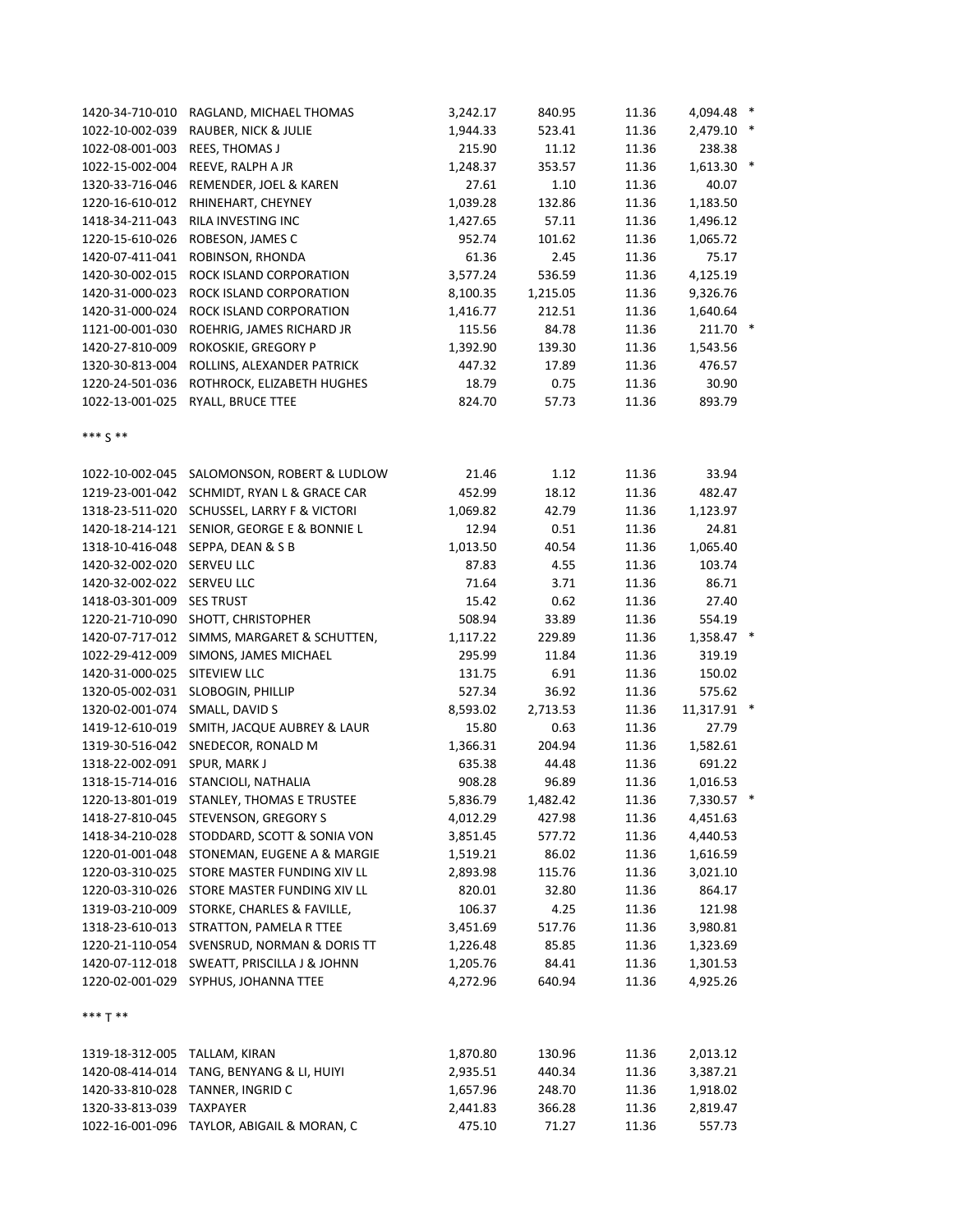| 1420-26-301-009                | TAYLOR, ALAN & KRISTIN                      | 9.76     | 0.39     | 11.36 | 21.51      |  |
|--------------------------------|---------------------------------------------|----------|----------|-------|------------|--|
| 1420-33-701-056                | TAYLOR, GREG S                              | 5,920.30 | 888.04   | 11.36 | 6,819.70   |  |
| 1419-11-002-053                | THOMPSON, TOD N                             | 1,102.95 | 59.63    | 11.36 | 1,173.94   |  |
| 1420-33-213-030                | THURMOND, DANIEL                            | 1,274.74 | 89.23    | 11.36 | 1,375.33   |  |
| 1220-15-210-017                | TISINGER, MARY MAUREEN                      | 993.60   | 125.86   | 11.36 | 1,130.82   |  |
|                                | 1319-19-212-093 TOEWS, JON PETER            | 2,271.03 | 603.09   | 11.36 | 2,885.48 * |  |
| *** [] **                      |                                             |          |          |       |            |  |
| 1318-23-410-067 UMINA, BRIAN F |                                             | 226.62   | 9.06     | 11.36 | 247.04     |  |
| *** V **                       |                                             |          |          |       |            |  |
|                                | 1121-05-516-013 VAN GORDER, RYAN            | 1,451.08 | 270.54   | 11.36 | 1,732.98   |  |
|                                | 1319-35-000-003 VANGARD LIMITED PARTNERSHIP | 2,356.06 | 94.24    | 11.36 | 2,461.66   |  |
|                                | 1319-35-000-004 VANGARD LIMITED PARTNERSHIP | 29.15    | 1.17     | 11.36 | 41.68      |  |
|                                | 1420-07-411-014 VANHOOSER, DANIEL L & JANET | 308.90   | 99.73    | 11.36 | 419.99 *   |  |
|                                | 1022-10-001-058 VANHOVEN, DREW C            | 304.75   | 45.71    | 11.36 | 361.82     |  |
|                                | 1022-09-001-047 VANHOVEN, ELSIE L C SUC TRU | 862.99   | 129.46   | 11.36 | 1,003.81   |  |
|                                | 1022-12-002-004 VAUGHAN, EUGENE D & VERA M  | 649.70   | 208.01   | 11.36 | 869.07 *   |  |
|                                | 1023-07-002-012 VAUGHAN, EUGENE D & VERA M  | 2,973.76 | 779.03   | 11.36 | 3,764.15 * |  |
| *** W **                       |                                             |          |          |       |            |  |
| 1121-05-516-034 WARD, MELISSA  |                                             | 463.66   | 18.55    | 11.36 | 493.57     |  |
| 1319-30-622-004                | WARD, S M & VERA, Z A                       | 483.47   | 19.34    | 11.36 | 514.17     |  |
| 1220-08-410-005                | <b>WATTS, APRIL</b>                         | 1,351.61 | 54.06    | 11.36 | 1,417.03   |  |
| 1220-16-610-087                | WEIHSKOPF, HERBERT J & KARE                 | 395.61   | 15.82    | 11.36 | 422.79     |  |
| 1320-02-002-024                | WELLMAN, VERNE O TTEE                       | 2,882.66 | 201.78   | 11.36 | 3,095.80   |  |
| 1022-13-001-023                | <b>WERNER, PHIL</b>                         | 485.31   | 72.79    | 11.36 | 569.46     |  |
| 1220-25-501-030                | WEST RIDGE HOMES INC                        | 201.75   | 8.07     | 11.36 | 221.18     |  |
| 1320-03-001-036                | WEST RIDGE HOMES INC                        | 1,217.86 | 182.68   | 11.36 | 1,411.90   |  |
|                                | 1320-06-001-002 WEST RIDGE HOMES INC        | 2,321.67 | 348.26   | 11.36 | 2,681.29   |  |
|                                | 1320-33-402-051 WEST RIDGE HOMES INC        | 2,803.67 | 420.56   | 11.36 | 3,235.59   |  |
|                                | 1420-33-701-057 WEST RIDGE HOMES INC        | 390.04   | 27.30    | 11.36 | 428.70     |  |
|                                | 1220-15-110-065 WHITCOMB, FORREST R & CAROL | 3,540.07 | 1,155.90 | 11.36 | 4,707.33 * |  |
|                                | 1320-30-211-100 WHITECROSS LIMITED PARTNERS | 6,481.38 | 972.21   | 11.36 | 7,464.95   |  |
|                                | 1318-15-715-001 WHITNEY, SHAWN & GROVES, WE | 393.24   | 15.73    | 11.36 | 420.33     |  |
|                                | 1220-04-111-007 WILKINSON, DANIEL & DIANA D | 179.55   | 7.18     | 11.36 | 198.09     |  |
|                                | 1022-15-001-079 WILLIAMS, FRANK L & JILL    | 187.39   | 18.74    | 11.36 | 217.49     |  |
| 1420-28-402-009 WILSON, VUKI   |                                             | 705.01   | 105.76   | 11.36 | 822.13     |  |
|                                | 1420-27-810-004 WILSON, VUKI & ROBERT ET AL | 1,227.55 | 184.14   | 11.36 | 1,423.05   |  |
|                                | 1220-21-610-146 WINBURN, NOAH R & ANGELA G  | 556.44   | 38.95    | 11.36 | 606.75     |  |
|                                | 1220-16-810-022 WYATT, VERNON TTEE          | 612.70   | 42.89    | 11.36 | 666.95     |  |
| $***$ Y **                     |                                             |          |          |       |            |  |
|                                | 1319-30-620-003 YUNG, JAMESON D             | 1,090.95 | 163.64   | 11.36 | 1,265.95   |  |
| *** 7 **                       |                                             |          |          |       |            |  |
|                                | 1220-15-410-077 ZAFERIOU, STEPHANIE         | 1,028.04 | 109.66   | 11.36 | 1,149.06   |  |
| 1420-07-813-003 ZALK, LARRY    |                                             | 711.90   | 189.90   | 11.36 | 913.16     |  |
| 1319-19-212-068 ZTEL INC       |                                             | 2,936.29 | 968.57   | 11.36 | 3,916.22 * |  |
|                                | 1220-22-310-158 ZUMPFT, PATRICIA C          | 1,526.74 | 229.01   | 11.36 | 1,767.11   |  |

\*\*\* 1 \*\*